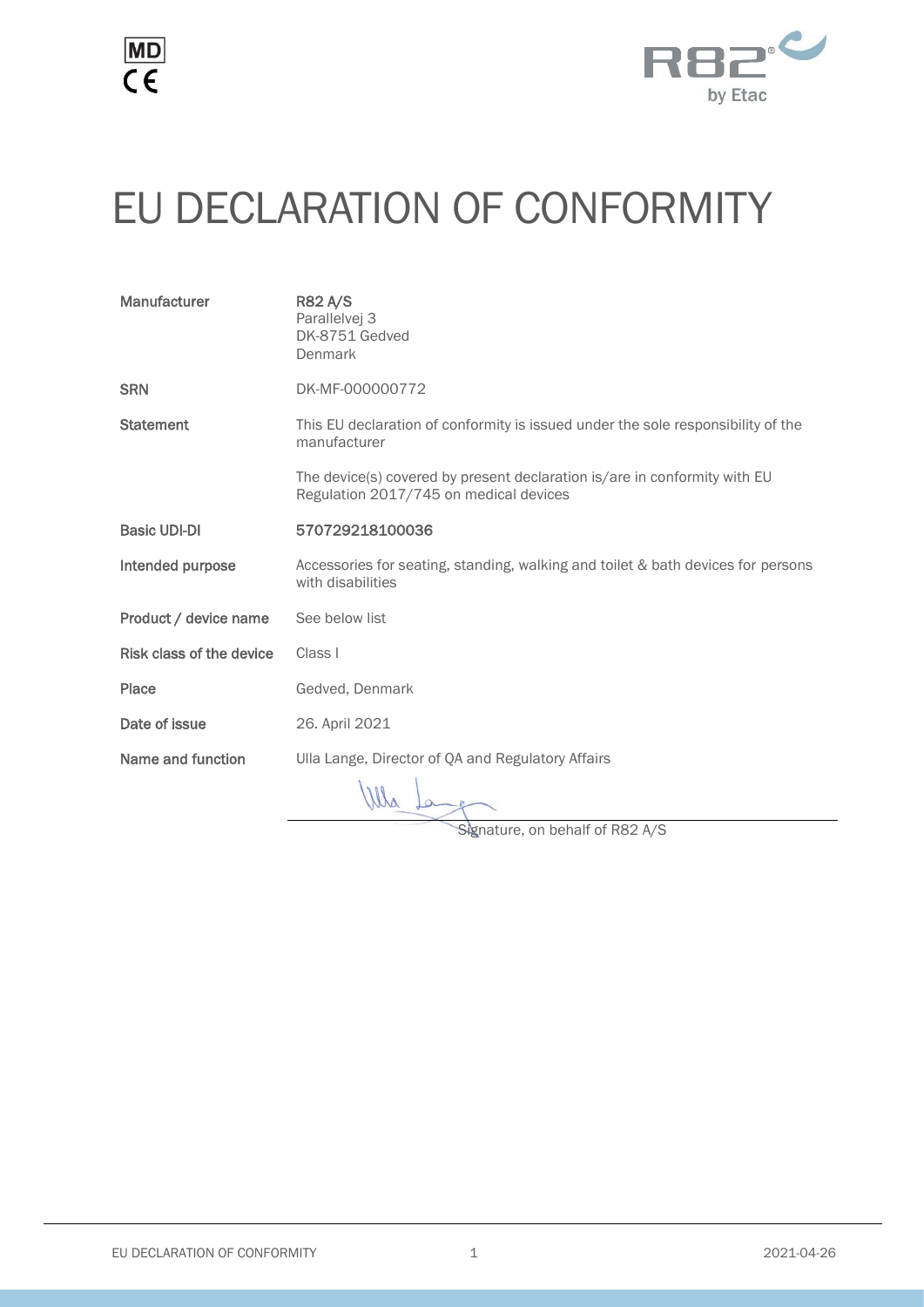



| Category                          | <b>Medical Device name</b>                                                                                                                                                                                                                                                                                                                                                                              |
|-----------------------------------|---------------------------------------------------------------------------------------------------------------------------------------------------------------------------------------------------------------------------------------------------------------------------------------------------------------------------------------------------------------------------------------------------------|
| Arm Supports                      | Arm prompts<br>Arm rest extension<br>Arm rests<br>Arm rests, incl. side plates and tray holders<br>Arm rest covers<br>Arm rest for tray<br>Forearm support<br>Grip bar in arm rests<br>Hand bar<br>Handle knobs<br><b>Handles</b><br>Padded forearm positioner<br>Rod for arm rest<br>Upper arm support                                                                                                 |
| <b>Back Supports</b>              | Back and side support<br><b>Back extension</b><br>Back extension cushion<br>Back reinforcement kit<br>Back sides with cushions<br>Back support<br>Back wedge<br>Back width extensions<br>Cover plate<br>Cross bar for mounting back support<br>Fixed rod for back<br>Foam back plate<br>Kit for dynamic back rest with recline<br>Lower back extension<br>Rod for back<br>User operated back adjustment |
| <b>Head Supports</b>              | Connection system for head support<br>Head and back support<br>Head rest fitting<br>Head support<br>Head support plate<br>Mounting for head support<br>Pads for head support<br>Top plate                                                                                                                                                                                                               |
| <b>Trays And Activity Centres</b> | Activity centre<br>Play box<br>Toybar<br>Toybar for tray<br>Tray                                                                                                                                                                                                                                                                                                                                        |
| Leg And Foot Supports             | Additional locking mechanism for foot plate<br>Angling of lower leg<br>Ankle prompts<br>Bar/rod for foot support<br>Calf support + strap + cover<br>Foot plate<br>Foot rest<br>Foot support<br>Heel band/strap<br>Knee support<br>Leg pad<br>Leg protection<br>Leg rest<br>Leg separator<br>Leg support<br>Mounting for foot support<br>Sandals<br>Width extension for multi-adjustable foot support    |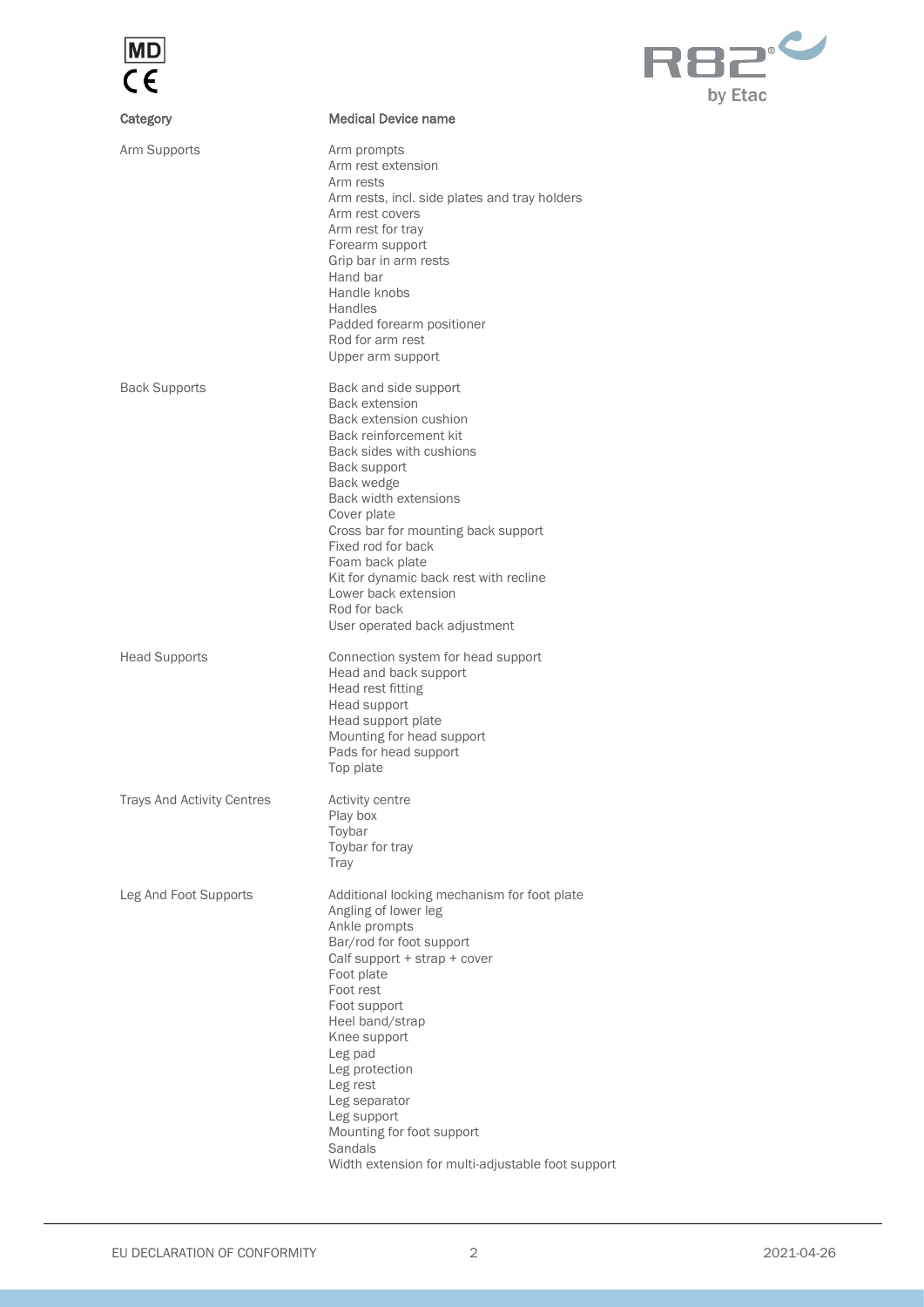



| Abduction And Adduction                          | Adductors<br>Knee abduction pommel<br>Pommel                                                                                                                                                                                                                                                                                                                                                                      |
|--------------------------------------------------|-------------------------------------------------------------------------------------------------------------------------------------------------------------------------------------------------------------------------------------------------------------------------------------------------------------------------------------------------------------------------------------------------------------------|
| <b>Cushions And Covers</b>                       | Strap for pommel<br>Arm rest covers<br>Back rest cushion<br>Cover<br>Covers for knobs on side supports<br>Extra cover for calf support<br>Extra padding<br>Girth for seat cushion without abduction Incontinence cover<br>Inlay seat with wider sides<br>Padding for foot support<br>Padding for tray with bowl<br>Pommel padding<br>Seat cushion<br>Seat infill<br>Upholstery<br>Upholstery for shoulder support |
| <b>Postural Supports</b>                         | Abdominal support / pad<br>Chest support<br>Distance piece<br>Hip support<br>Lumbar support<br>Pads for head/lateral support<br>Pelvic support<br>Quick locks for side supports<br>Sacrum support<br>Seat wedges<br>Shoulder support<br>Side support / sides<br>Straps for side supports<br>Trunk support<br>Wedges<br>Wedges for shaping seat and back<br>Wedges width reduction kit                             |
| <b>Belts Straps And Vests</b>                    | 5 point belt (transportation)<br><b>Belts</b><br>Calf support strap<br>Chest strap<br>Cross straps<br>Fix lock fittings<br>Fix locks<br>Heel band<br>Storage strap<br>Torso belt<br>Torso strap<br><b>Vests</b>                                                                                                                                                                                                   |
| Seating                                          | Flip down seat<br>Seat<br>Seat depth reduction<br>Seat extension<br>Seat height extension<br>Sling seat                                                                                                                                                                                                                                                                                                           |
| Anti Tippers                                     | Anti-tip                                                                                                                                                                                                                                                                                                                                                                                                          |
| <b>Attachments For Medical</b><br><b>Devices</b> | Oxygen bottle holder<br>Vent tray                                                                                                                                                                                                                                                                                                                                                                                 |